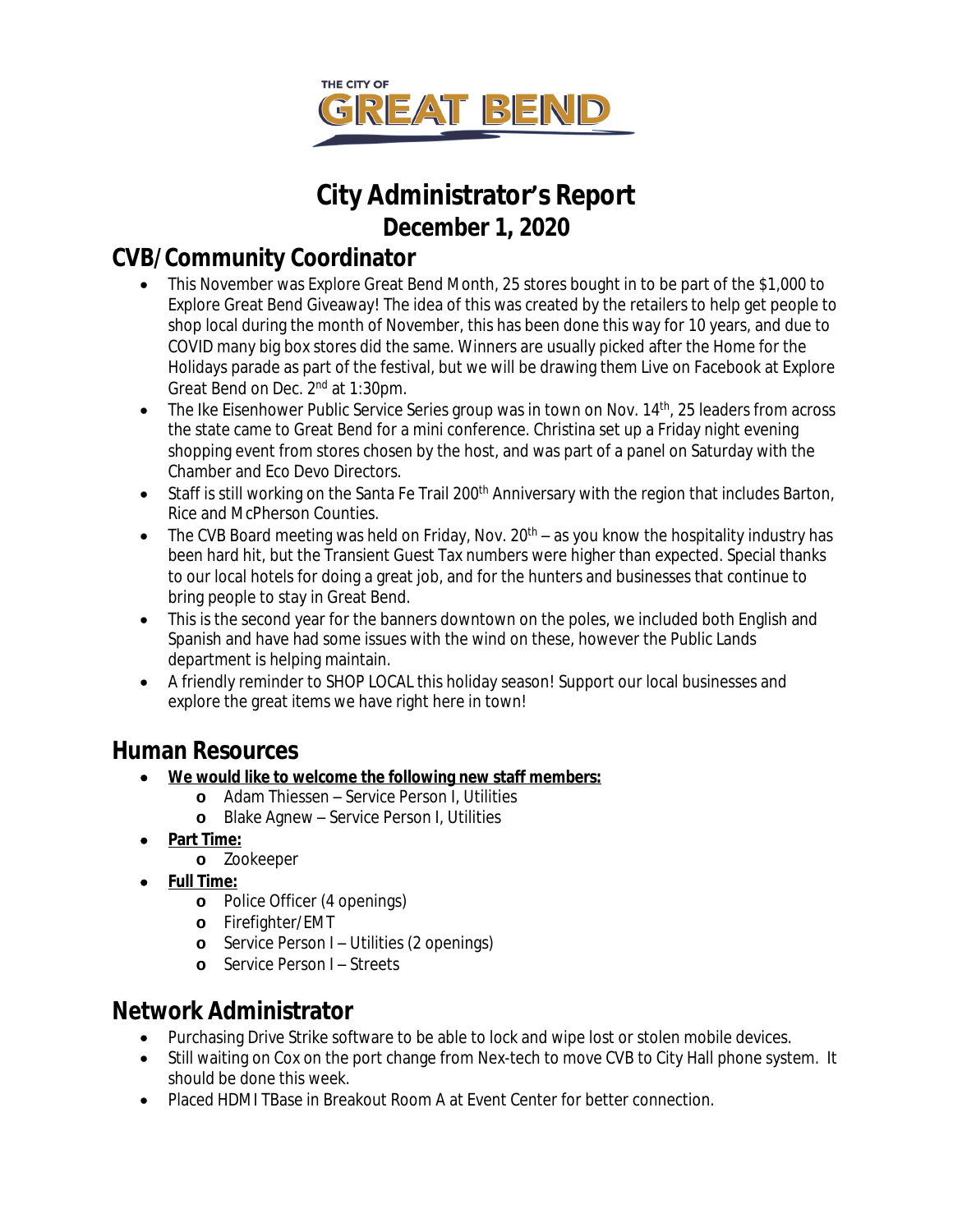

- Placed additional microphones for council meetings at Events Center.
- Replaced tv with Smart TV in conference room at City Hall will use for webinars and conferences.
- Looking into adding wireless microphone to go in conference room at City Hall will use for webinars and conferences.
- Completed updating Fund Balance for Utility Billing.
- Completed pc moves at Front Door for new carpeting also rewired the podium to make connections better.
- Looking into redundancy internet connectivity as a backup if City Hall lost connection.
- Picked up 3 spare printers as backups from Recreation Center.
- Completing Annual Phishing Awareness Training for all city employees.

### **Public Lands**

- Supported 2 events at JKS, 2 functions at the Event Center.
- Drag strip project is progressing well.
- Ballfield lighting project finished. Crews finished removing old lights & poles
- Attended preconstruction meeting for the tennis court fence replacement.
- Annual tree trimming, removal, and transplanting has started.
- Completed Christmas decorations. Staff training with Boone's to take over installation at Jack Kilby Square & Zoo.

### **Public Works**

#### **Property Maintenance Enforcement**

- 161 Complaints this month with 13 being citizen reported
	- o 114 complaints for trash/refuse
	- o 31 complaint for motor vehicles
	- o 6 complaints for overgrown vegetation
	- o 1 complaint for illegal dumping
	- o 1 complaint for minimum standards
	- o 1 complaint was investigated, and no violations were found
	- o 6 Structure Fire
	- o 1 complaint for graffiti
	- o 34 Building/ Structure/ Fire/Recreational Vehicles
- 163 Abatement notices sent out (All Vegetation)
- 23 Abatements performed
- **202 Cases closed per citizen compliance (did not abate or go to council)**
- 71 Motor vehicles were brought into compliance

#### **Street Department**

- **Concrete**
	- o Lakin and Main ADA ramps and storm box caps fixed
	- o Meadowlark and Lincoln storm boxes, pipe and street replaced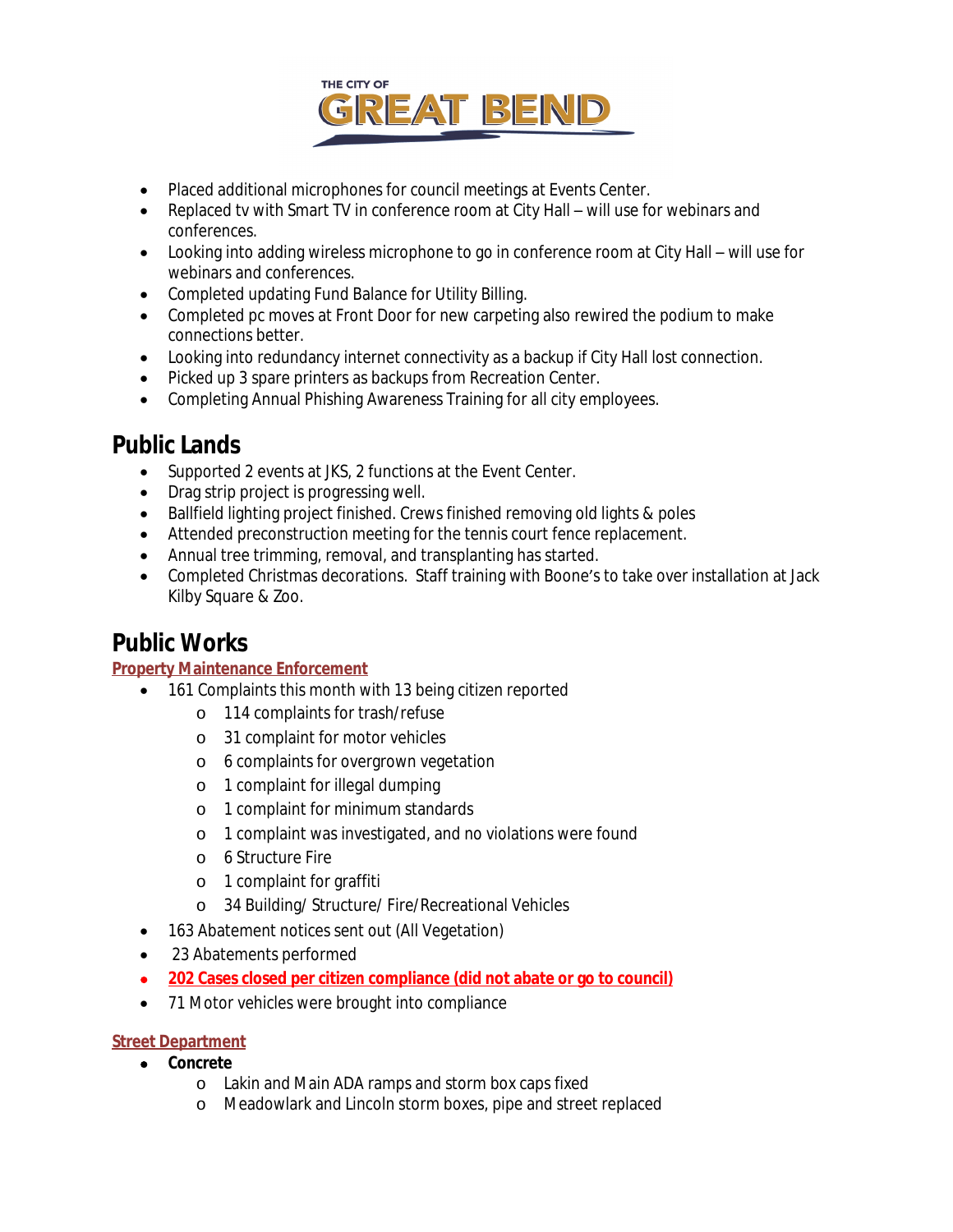

- o Sidewalk in front of the Family Crisis Center replaced
- o Sidewalk at Events Center finished
- **Asphalt**
	- o Resurfacing Project finished
- **Blading**
	- **o** 49 blocks of streets bladed
- **Signs and Lights**
	- o Painted yellow striping on the streets that were resurfaced.
	- o No Left sign placed at McDonald's
	- o Fixed signal lights as need
	- o Replaced the 10th and Grant traffic signal box from previous lightning strike
- **Compost Site**
	- o EMPLOYEES ARE CONTINUING TO WORK WEEKENDS TO KEEP COMPOST SITE UP which include:
		- Screening Compost
		- **Hauling grass to windrows and stockpiles**
		- Hauled trees to burn area
		- **mix windrows, push up trees and grass**
- **Street Sweeping**
	- o 130.5 cubic yards picked up
	- **Catch Basins**
		- o Cleaned 46 intersections with 6 loads of debris
- **Flood Control**
	- **o** Continued Mowing
- **Notes:**
	- o Helped with abatements
	- o Brine maker waterline has been run and everything is installed
	- o Cleaned up a load of corn mash that was spilled on the road
	- o Cleaned the Downtown area

#### **Engineering**

- Inspections for 2020 Street Resurfacing Project continued with Quantity evaluations and final walk through
- Met with Rocky over minor concerns that Venture will take care of on the Resurfacing Project.
- Driveway Permit for Ramirez Construction at 5521 Comanche
- Continued training staff on inspection processes
- Continually working on Storm Water compliance
- Working with the GIS
- Preparing for future projects:
	- o CCLIP
	- o CDBG (If funded)
		- **Project direction if not funded.**

### **Fire/EMS/Inspection**

Deputy Chief Smith attended a Swift Water Train the Trainer class in Winfield.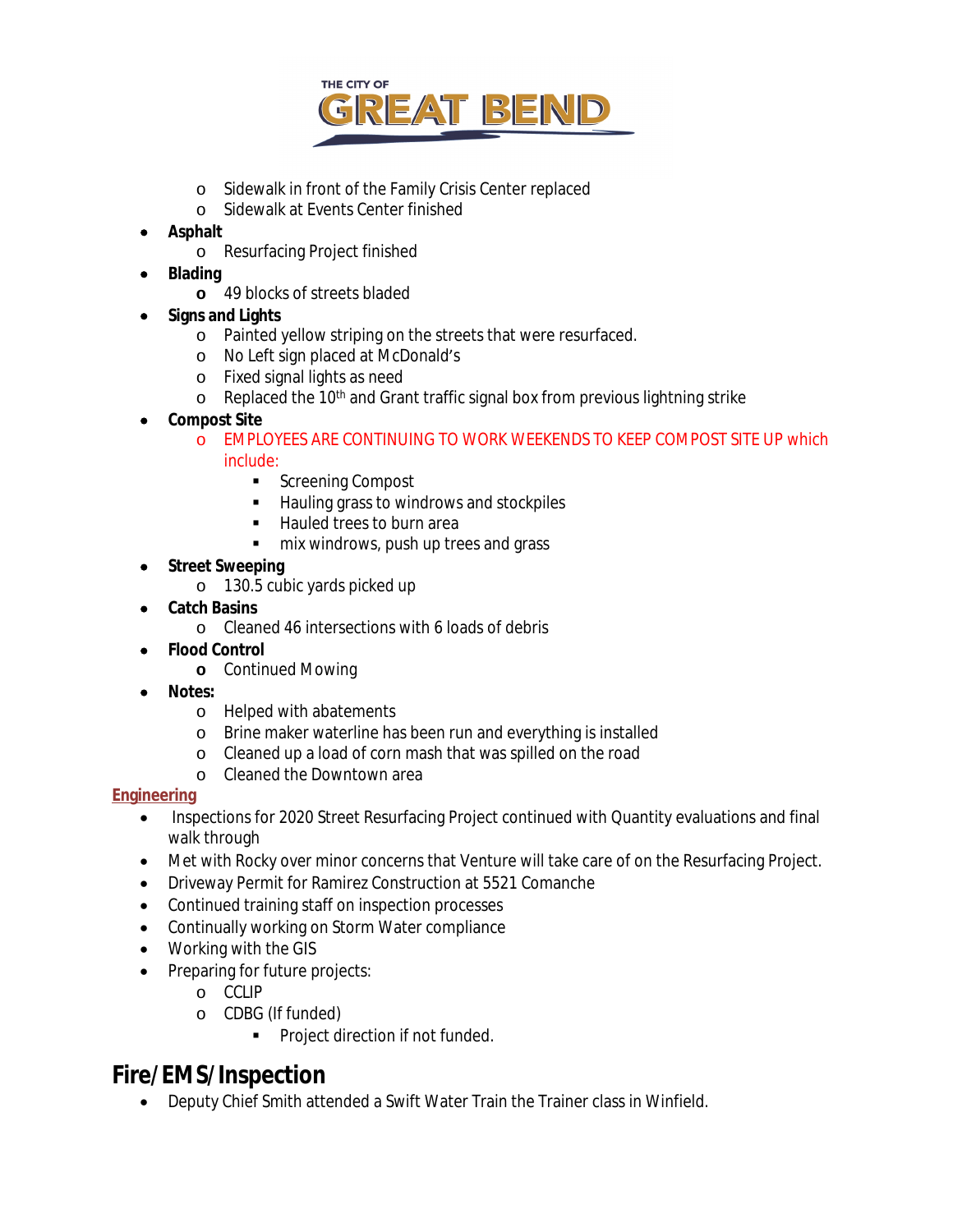

- Chief McCormick participated in a Homeland Security Council meeting.
- Chief McCormick, Chief Schmeidler, Captains Reifschneider and Stansfield and Firefighter Ruble participated in a Q & I meeting with KU Med.
- Training of the newly hired firefighters is continuing. Now that they are on shift they are being brought up to speed on shift duty.
- Chief McCormick and Deputy Chief Smith attended a meeting to establish working groups with the hospitals and EMS agencies in the County. This group is working on the processes and demands that Covid 19 is creating within our communities.
- Fire Inspections Activity for November

|                                      | 2019 | 2020 |
|--------------------------------------|------|------|
| <b>Commercial Building Inspected</b> | 40   |      |
| Daycare / Schools                    | 16   |      |
| <b>Fire Extinguisher Demos</b>       |      |      |
| <b>Violations Found</b>              |      |      |

Department Activity for November *(2020 Figures represent 11/1 to 11/29)*

|                               | 2019            | 2020             |
|-------------------------------|-----------------|------------------|
| <b>Fire Incidents</b>         | 25              | 22               |
| <b>EMS Incidents</b>          | 156             | 216              |
| <b>Total PT Contacts</b>      | 174             | 229              |
| <b>Carbon Monoxide Calls</b>  |                 | 4                |
| <b>Average Response Time</b>  | 3 mins. 51 secs | 4 mins. 22 secs. |
| <b>Average Turnout Time</b>   | 47 secs.        | 23 secs.         |
| <b>Overlapping Calls</b>      | 15.47%          | 24.79%           |
| <b>Year to Date Incidents</b> | 2,197           | 2,225            |

Building Inspection *(2020 Figures represent 11/1 to 11/29)*

|                   |                 | November 2019 |             |             | November 2020 |              |             |             |  |  |
|-------------------|-----------------|---------------|-------------|-------------|---------------|--------------|-------------|-------------|--|--|
|                   | <b>Building</b> | Plumbina      | Electrical  | Mechanical  | Buildina      | Plumbina     | Electrical  | Mechanical  |  |  |
| Commercial        |                 |               |             |             |               |              |             |             |  |  |
| Residential       | 26              |               |             |             |               | 10           |             |             |  |  |
| Estimated<br>Cost | \$361,434.00    | \$1,200.00    | \$14,625.00 | \$51,270.00 | \$619,418.00  | \$794,200.00 | \$27,800.00 | \$82,312.00 |  |  |

### **Police**

- On 11/02/2020 at 9:00 A.M. the Great Bend Police Department changed from the 400 MHz system of communication to the 800 MHz system of communications. Currently, GBPD now has its compliment of 800 MHz radios installed in the units as well as portables for each officer. GBPD went operational on the 800MHz system 11/02/2020 9:00 AM. The Great Bend Police Department Staff wishes to thank all involved in this major upgrade of communications.
- On Nov. 5, 2020 Chief Bailey hosted the Chiefs meeting held in Great Bend, Ks. Attendee's discussed current issues involving their departments, Covid issues and current criminal cases involving their department.
- 11/09/2020 GBPD Officer Levi K. Hallman started his 14 weeks of training at KLETC. Officer Hallman graduation date is March 12, 2021.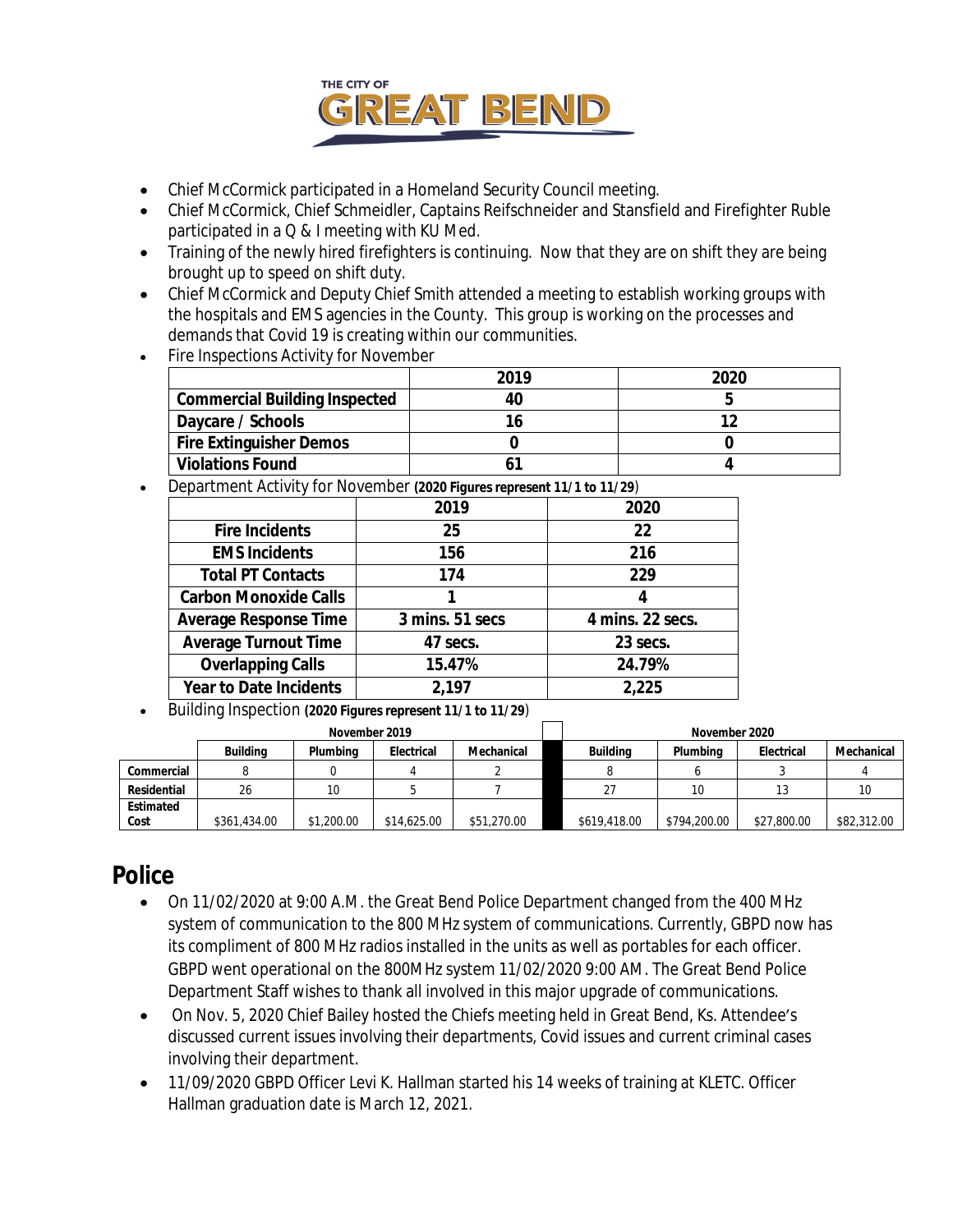

- On 11/13/2020 and due to the Coronavirus. KLETC has shut down for the last two weeks in November and will reopen on Nov. 30<sup>th</sup>, 2020. This will delay the graduation of one of our officers and attendance of other new officers to the academy for a few weeks. FYI.
- At the end of the month of November, GBPD personnel were again hit by the Coronavirus and a few officers showed symptoms and were off. Other GBPD personnel stepped up and filled those shift vacancies so the city was covered with a full complement of officers.
- **Personal note**…Since this is my last Administrative Report I wanted to take this opportunity to thank the City Council both past and present for all the opportunities that I have experienced over the years working for the City of Great Bend. I have genuinely enjoyed my employment as an employee with the City of Great Bend. I wish everyone good luck in the future, Stay Safe.

#### **NOV. 01 to 30, 2020 GBPD stats:**

- **Total Cases Reported : 240**
- Criminal cases reported : 212
- Accident cases reported : 28
- **Narcotic Violations:** : 09
- Citations Issued: : 92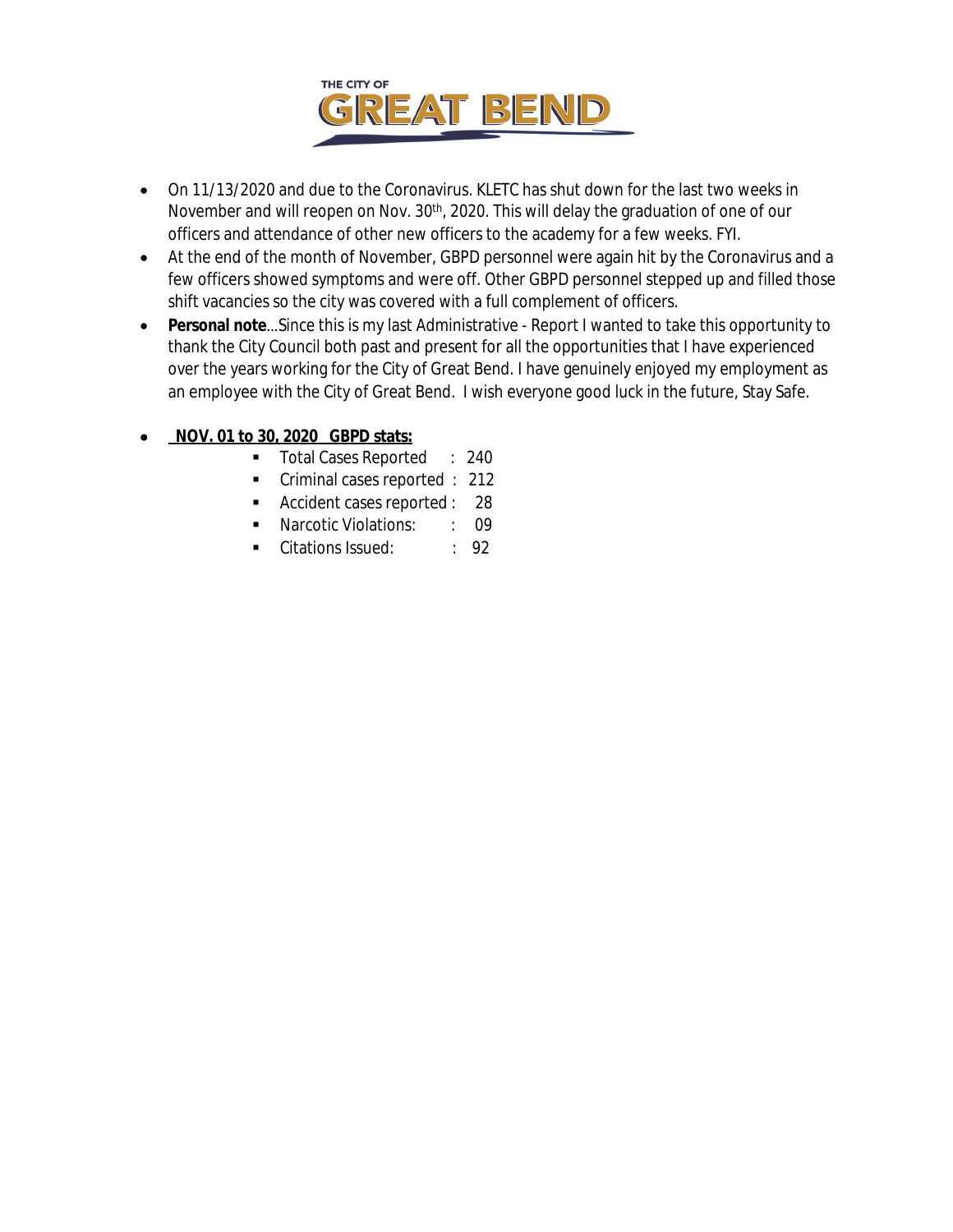

| 2093    | 2019 Year to Date                         |              |                |             |
|---------|-------------------------------------------|--------------|----------------|-------------|
| 634     | Unsolved                                  | 30.3%        |                |             |
| 29      | Unfounded                                 | 1.4%         |                |             |
| 103     | <b>Outside Agency Assist</b>              | 4.9%         |                |             |
| 235     | <b>NA</b>                                 | 11.2%        |                |             |
| 90      | LOP                                       | 4.3%         |                |             |
| 53      | County Atty-Juvenile                      | 2.5%         |                |             |
| 62      | County Atty-Adult                         | 3.0%         |                |             |
| 117     | <b>City Atty</b>                          | 5.6%         |                |             |
| 67      | Arrest-Juvenile                           | 3.2%         |                |             |
| 542     | Arrest-Adult                              | 25.9%        |                |             |
|         |                                           |              |                |             |
| 261     | <b>January</b>                            |              | 165            |             |
| 93      | Unsolved                                  | 35.6%        | 79             | Un          |
| 0<br>16 | Unfounded                                 | 0.0%         | 0<br>5         | Un          |
|         | <b>Outside Agency Assist</b><br><b>NA</b> | 6.1%         | 17             | Οı<br>$N_A$ |
| 27      | <b>LOP</b>                                | 10.3%        | $\overline{2}$ |             |
| 5<br>11 | County Atty-Juvenile                      | 1.9%<br>4.2% | $\overline{2}$ | LC<br>Co    |
| 6       | <b>County Atty-Adult</b>                  | 2.3%         | 6              | Co          |
| 10      | City Atty                                 | 3.8%         | 8              | Cit         |
| 11      | Arrest-Juvenile                           | 4.2%         | 2              | Arı         |
| 82      | Arrest-Adult                              | 31.4%        | 27             | Arı         |
|         |                                           |              |                |             |
| 181     | <b>February</b>                           |              | 171            |             |
| 37      | Unsolved                                  | 20.4%        | 120            | Un          |
| 0       | Unfounded                                 | 0.0%         |                | Un          |
| 18      | <b>Outside Agency Assist</b>              | 9.9%         | 2              | Οı          |
| 17      | <b>NA</b>                                 | 9.4%         | 6              | $N_A$       |
| 4       | <b>LOP</b>                                | 2.2%         | 1              | LC          |
| 10      | County Atty-Juvenile                      | 5.5%         | 1              | Co          |
| 6       | County Atty-Adult                         | 3.3%         | 3              | Co          |
| 4       | <b>City Atty</b>                          | 2.2%         | $\overline{4}$ | Cit         |
| 11      | Arrest-Juvenile                           | 6.1%         | $\mathbf{1}$   | Arı         |
| 74      | Arrest-Adult                              | 40.9%        | 10             | Arı         |

# GREAT BEND POLICE DEPARTMENT

2020 Year to Date Crime Statistics

January Through October

| 261      | <b>January</b>               |         | 165            | <b>April</b>                 |       | 257 | <b>July</b>                  |       | 201            | <b>October</b>               |       |
|----------|------------------------------|---------|----------------|------------------------------|-------|-----|------------------------------|-------|----------------|------------------------------|-------|
| 93       | Unsolved                     | 35.6%   | 79             | Unsolved                     | 47.9% | 59  | Unsolved                     | 23.0% | 70             | Unsolved                     | 34.8% |
| 0        | Unfounded                    | $0.0\%$ | $\Omega$       | Unfounded                    | 0.0%  | 11  | Unfounded                    | 4.3%  |                | Unfounded                    | 0.5%  |
| 16       | <b>Outside Agency Assist</b> | 6.1%    | 5              | <b>Outside Agency Assist</b> | 3.0%  | 12  | <b>Outside Agency Assist</b> | 4.7%  | 4              | <b>Outside Agency Assist</b> | 2.0%  |
| 27       | <b>NA</b>                    | 10.3%   | 17             | <b>NA</b>                    | 10.3% | 30  | NA                           | 11.7% | 26             | <b>NA</b>                    | 12.9% |
| 5        | LOP                          | 1.9%    | 2              | LOP                          | 1.2%  | 10  | <b>LOP</b>                   | 3.9%  | 9              | LOP                          | 4.5%  |
| 11       | County Atty-Juvenile         | 4.2%    | $\overline{2}$ | County Atty-Juvenile         | 1.2%  | 5   | County Atty-Juvenile         | 1.9%  | $\overline{2}$ | County Atty-Juvenile         | 1.0%  |
| 6        | County Atty-Adult            | 2.3%    | 6              | County Atty-Adult            | 3.6%  |     | County Atty-Adult            | 2.7%  | 5              | County Atty-Adult            | 2.5%  |
| 10       | City Atty                    | 3.8%    | 8              | City Atty                    | 4.8%  | 23  | City Atty                    | 8.9%  | 14             | City Atty                    | 7.0%  |
| 11       | Arrest-Juvenile              | 4.2%    |                | Arrest-Juvenile              | 1.2%  | 5   | Arrest-Juvenile              | 1.9%  |                | Arrest-Juvenile              | 3.5%  |
| 82       | Arrest-Adult                 | 31.4%   | 27             | Arrest-Adult                 | 16.4% | 76  | Arrest-Adult                 | 29.6% | 63             | Arrest-Adult                 | 31.3% |
|          |                              |         |                |                              |       |     |                              |       |                |                              |       |
|          |                              |         |                |                              |       |     |                              |       |                |                              |       |
| 181      | <b>February</b>              |         | 171            | <b>May</b>                   |       | 193 | <b>August</b>                |       | $\bf{0}$       | <b>November</b>              |       |
| 37       | Unsolved                     | 20.4%   | 120            | Unsolved                     | 70.2% | 28  | Unsolved                     | 14.5% |                | Unsolved                     | 0.0%  |
| $\Omega$ | Unfounded                    | 0.0%    |                | Unfounded                    | 0.0%  |     | Unfounded                    | 3.6%  |                | Unfounded                    | 0.0%  |
| 18       | <b>Outside Agency Assist</b> | 9.9%    | $\overline{2}$ | <b>Outside Agency Assist</b> | 1.2%  | 12  | <b>Outside Agency Assist</b> | 6.2%  |                | <b>Outside Agency Assist</b> | 0.0%  |
| 17       | <b>NA</b>                    | 9.4%    | 6              | <b>NA</b>                    | 3.5%  | 36  | <b>NA</b>                    | 18.7% |                | <b>NA</b>                    | 0.0%  |
| 4        | <b>LOP</b>                   | 2.2%    |                | <b>LOP</b>                   | 0.6%  | 9   | LOP                          | 4.7%  |                | LOP                          | 0.0%  |
| 10       | County Atty-Juvenile         | 5.5%    |                | County Atty-Juvenile         | 0.6%  | 9   | County Atty-Juvenile         | 4.7%  |                | County Atty-Juvenile         | 0.0%  |
| 6        | County Atty-Adult            | 3.3%    | 3              | County Atty-Adult            | 1.8%  | 8   | County Atty-Adult            | 4.1%  |                | County Atty-Adult            | 0.0%  |
| 4        | City Atty                    | 2.2%    | 4              | City Atty                    | 2.3%  | 17  | City Atty                    | 8.8%  |                | City Atty                    | 0.0%  |
| 11       | Arrest-Juvenile              | 6.1%    |                | Arrest-Juvenile              | 0.6%  | 3   | Arrest-Juvenile              | 1.6%  |                | Arrest-Juvenile              | 0.0%  |